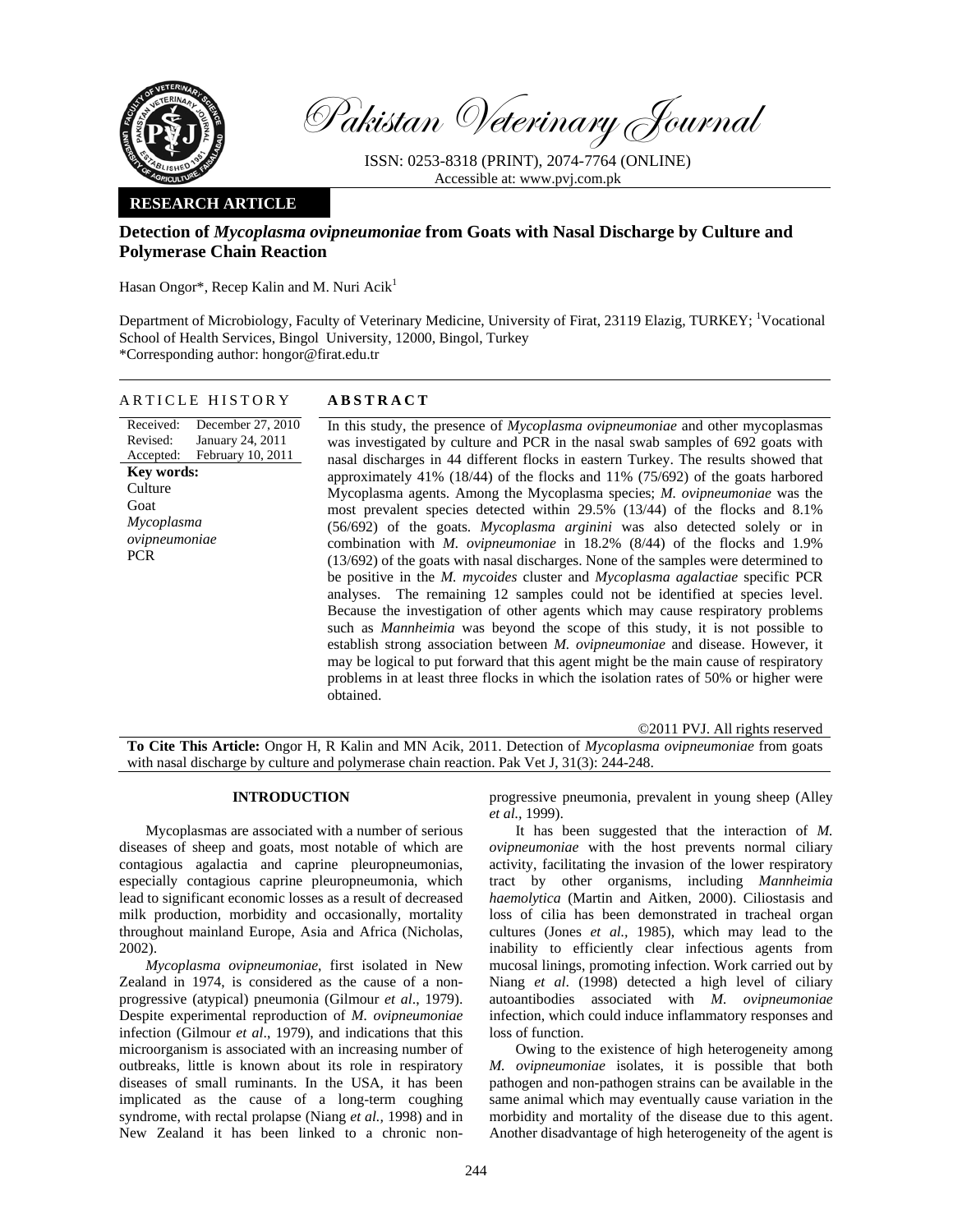that immune response against one strain may not provide protection against diseases due to other *M. ovipneumoniae* strains (Ionas *et al.,* 1991; Parham *et al.,* 2006).

Studies on small ruminant mycoplasmas have mainly focused on contagious agalactia and contagious caprine pleuropneumonia in Turkey (Ozdemir and Turkaslan, 2003; Ozdemir *et al.,* 2005; Çetinkaya *et al.,* 2009). On the other hand, only a few studies concerning *M. ovipneumoniae* have been conducted (Haziroglu *et al.,* 1996) and therefore there is a paucity of information about the potential of this agent.

The current study was conducted to investigate the presence of *M. ovipneumoniae* and other *Mycoplasma* species by culture and PCR in nasal swab samples of goats with nasal discharges.

# **MATERIALS AND METHODS**

### **Sample collection and mycoplasma isolation**

A total of 692 nasal swab samples were collected from 44 goat flocks which had nasal discharges in eastern Turkey. The nasal samples collected from goats were cultured on modified Hayflick's broths including ampicillin. The samples were cultured by serial dilution in modified Hayflick medium (PPLO [pleuropneumonia-like organisms] broth without crystal violet (21 g/l), 20% decomplemented horse serum, 10% fresh yeast extract, 0.2% glucose, 0.4% sodium pyruvate, 4 ml of phenol red solution 0.5 % (w/v), 4 ml of thallium acetate 5% (w/v), 0.04% ampicillin) and by streaking onto solid agar (PPLO agar) of the same medium, simultaneously. The broth media (not including phenol red solution) were solidified by adding 1% noble agar (Difco, Detroit, USA). The samples were diluted by five consecutive 10-fold dilutions. The swabs were added to the first broth medium tube (5 ml) and were mixed thoroughly. Then, 300 µl of broth was taken from each tube and mixed in a separate tube. The samples were incubated at  $37^{\circ}$ C in 5% CO<sub>2</sub> for seven to ten days.

The broths were checked daily and the samples with growth, indicated by color change in the broth cultures, were subcultured onto agar plates from the last tube with color change. The plates were checked daily for the appearance of colonies. The isolated colonies were inoculated into the stock suspension (50% broth / 50% horse serum) and were kept at -20°C.

#### **DNA extraction and PCR**

The broth cultures at the highest dilution showing color change were centrifuged at 12,000 g for 20 min. and the pellet was re-suspended in 300 µl of distilled water. Suspected mycoplasma colonies from solid agar (as indicated by a 'fried egg' appearance) were transferred into a microcentrifuge tube containing 300 µl distilled water. Both solid and broth suspensions were then treated with 300 µl TNES buffer (20 mM Tris, pH 8.0, 150 mM NaCl, 10 mM EDTA, 0.2% SDS) and proteinase K (200  $\mu$ g/ml), and were kept at 56°C for 1 h. Suspensions were heated at 95°C for 10 min to inactivate proteinase K.

Two different PCR procedures were applied. In the first procedure, DNA samples were tested using genusspecific PCR for *Mycoplasma* species (Lierz *et al.,* 2007) and in the second, they were tested using specific PCR

assays for the *Mycoplasma mycoides* cluster (Bashiruddin *et al.,* 1994), *M. ovipneuomoniae* (McAuliffe *et al.,* 2003), *M. arginini* (Timenetsky *et al.,* 2006) and *M. agalactiae* (Foddai *et al.,* 2005). The details of primer sequences used in the PCR analyses and the lengths of amplification products are given in Table 1. The PCRs were performed in a TC 512 Temperature Cycling System (Techne, Staffordshire, UK) in a reaction volume of 50 µl containing: 5 µl of  $10 \times PCR$  buffer (750 mM Tris-HCl, pH 8.8, 200 mM (NH4)2SO4, 0.1% Tween 20), 5 µl 25 mM MgCl2, 250 µM each deoxynucleotide triphosphate, 1.25 U Taq DNA polymerase (MBI Fermentas, St Leon-Rot, Germany), 20 pmol each primer (Iontek, Turkey) and 25 ng template DNA. The amplified products were detected by staining with ethidium bromide (0.5 mg/ml) after electrophoresis at 80 V for 2 h (7 V/cm) in 1.5% agarose gels.

#### **RESULTS**

#### **Bacteriology and genus-specific PCR findings**

In agar medium, growth was seen in six (0.9%) of 692 samples, all of which were identified as *Mycoplasma* sp. by genus-specific PCR. On the other hand, color changes were observed from 75 (10.8%) of the samples in broths. When the samples were subcultured onto solid agar, growth was seen in seven samples which were confirmed to be *Mycoplasma* sp. by genus-specific PCR (Fig. 1). This included six samples which already gave positive results in the direct cultivation onto agar base. DNA samples extracted from broth cultures, in which color change was detected, were also subjected to genusspecific PCR and positive results were obtained from all the 75 nasal swab samples. The difference between the broth and agar culture results was determined as statistically significant (P<0.001).

When the overall culture results were assessed at flock level, 18 (40.9%) of the 44 goat flocks were found positive for the presence of *Mycoplasma* sp. The isolation rate of *Mycoplasma* sp. was calculated as 22.5% (75/334), when the total number of goats within 18 flocks was considered.

#### **Species-specific PCR findings**

In the species-specific PCR analyses, 50 (7.2%) samples were identified as *M. ovipneumoniae*, seven (1.0%) as *M. arginini* and six (0.9%) samples were positive for both agents. None of the samples were found positive in the *Mycoplasma mycoides* cluster and *M. agalactiae* specific PCR analyses. The remaining 12 samples could not be identified at species level (Table 2).

In the species-specific PCR analysis of the six positive samples on agar medium, both *M. arginini* and *M. ovipneumoniae* were identified from four samples. On the other hand, one sample was positive for *M. arginini*, the remaining sample could not be identified at species level (Fig. 1).

#### **DISCUSSION**

The presence of *M. ovipneumoniae* and other mycoplasmas was investigated in the nasal swab samples of goats with nasal discharges in 44 different flocks in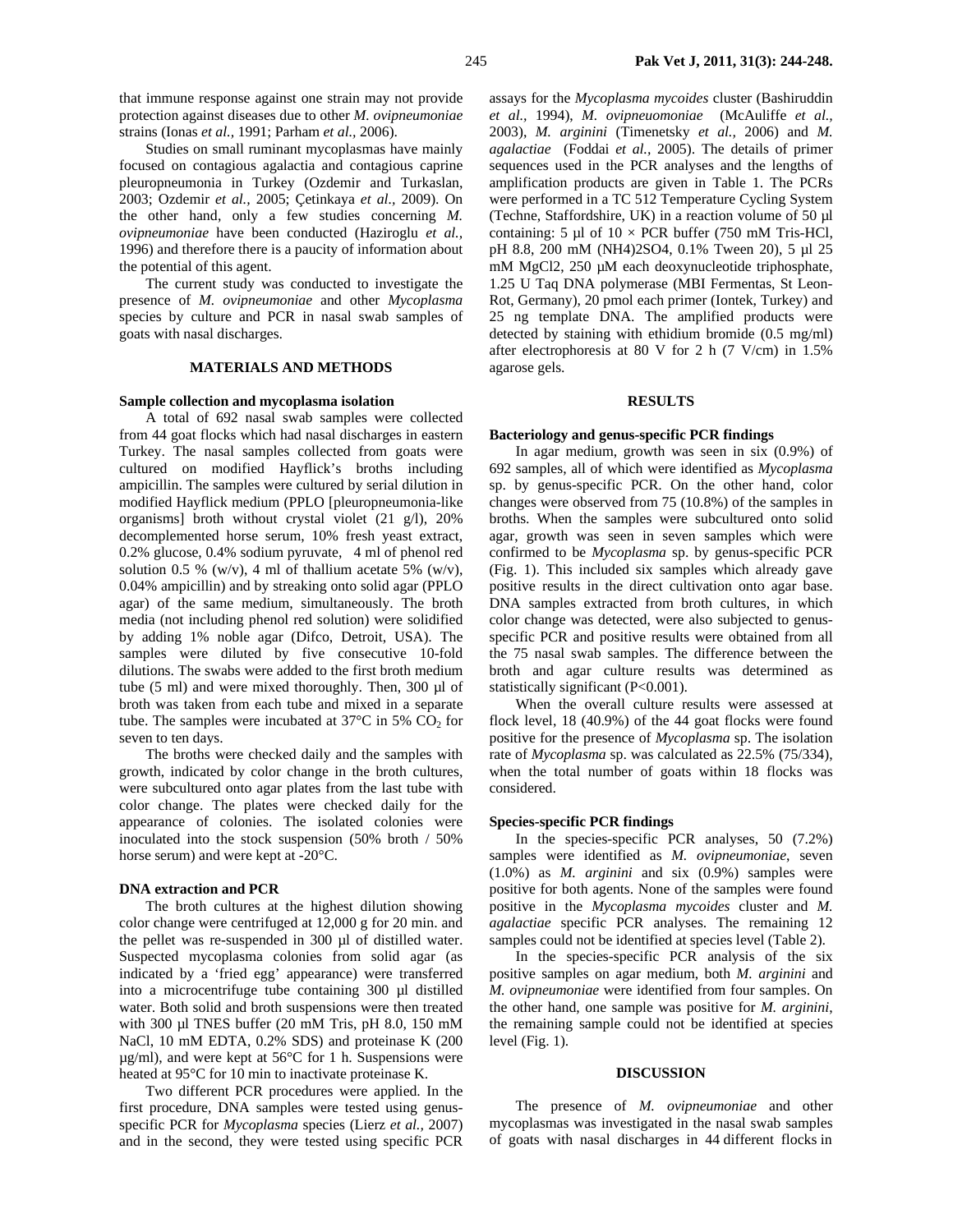**Table 1:** Primer sequences and lengths of PCR amplification products

| Primer        | Oligonucleotide sequences (5'-3') | Fragment Size (bp) | References                |  |
|---------------|-----------------------------------|--------------------|---------------------------|--|
| <b>GPF</b>    | <b>GCTGGCTGTGTGCCTAATACA</b>      | 1013               | Lierz et al. (2007)       |  |
| <b>MGSO</b>   | TGCACCATCTGTCACTCTGTTAACCTC       |                    |                           |  |
| MC323         | TAGAGGTACTTTAGATACTCAAGG          | 1500               | Bashiruddin et al. (1994) |  |
| <b>MC358</b>  | <b>GATATCTAAAGGTGATGGT</b>        |                    |                           |  |
| LMFI          | TGAACGGAATATGTTAGCTT              | 36 I               | McAuliffe et al. (2003)   |  |
| LMRI          | <b>GACTTCATCCTGCACTCTGT</b>       |                    |                           |  |
| <b>MAGF</b>   | <b>GCATGGAATCGCATGATTCCT</b>      | 545                | Timenetsky et al. (2006)  |  |
| GP4R          | <b>GGTGTTCTTCCTTATATCTACGC</b>    |                    |                           |  |
| $ma$ -mp $IF$ | AGCAGCACAAAACTCGAGA               | 176                | Foddai et al. (2005)      |  |
| $ma$ -mp $IR$ | AACACCTGGATTGTTTGAGT              |                    |                           |  |

**Table 2:** Culture and species-specific PCR results obtained from the nasal swab samples of goats with nasal discharges in eastern Turkey.

|                  | Test                                  | Number of<br>positive flocks | Percentage of<br>positive flocks | Number of<br>positive samples | Percentage of<br>positive samples |
|------------------|---------------------------------------|------------------------------|----------------------------------|-------------------------------|-----------------------------------|
| Culture + PCR*   | Agar                                  |                              | 6.8                              |                               | 0.9                               |
|                  | Broth                                 | 18                           | 40.9                             | 75                            | 10.8                              |
|                  | M. ovipneumoniae                      |                              | 18.2                             | 50                            | 7.2                               |
| Species-specific | M. arginini                           |                              | 6.8                              |                               | 0. ا                              |
| $PCR*$           | $M.$ ovipneumoniae $+ M.$<br>arginini |                              | l I.4                            |                               | 0.9                               |
|                  | Mycoplasma sp.                        |                              |                                  | 12**                          |                                   |

\*The differences between the broth and agar culture results and between the identification percentages of *Mycoplasma* species were statistically significant (P<0.001) \*\*. These samples could not be identified at species level.



**Fig. 1:** Ethidium bromide stained agarose gel electrophoresis of the products amplified with PCR using the genus and species-spesific primers for Mycoplasma. M; 100 bp DNA ladder (vivantis), Lanes 1-4: Mycoplasma genus-specific PCR results: lane 1: *M. mycoides* subsp. *mycoides* SC positive control, lane 2: negative control, lanes 3-4: positive field samples. Lanes 5-20: Species-specific PCR results: lane 5: *M. mycoides* subsp. *mycoides* LC positive control, lane 6: negative control, lane 7: *M. ovipneuomoniae* positive control*,* lane 8: negative control, lanes 9-12: *M. ovipneumoniae* positive field samples, lane 13: *M. arginini* positive control, lane 14: negative control, lanes 15-18: *M. arginini* positive field samples. Lane 19: *M. agalactiae* positive control, lane 20: negative control.

eastern Turkey and the results showed that 41% of the flocks and 11% of the goats harbored *Mycoplasma* agents. Among the *Mycoplasma* species; *M. ovipneumoniae* was the most prevalent species detected within 29.5% (13/44) of the flocks and 8.1% (56/692) of the goats. The isolation rates of the agent varied from 8.6 to 57.1% by flock. In three flocks, *M. ovipneumoniae* was isolated from 50% or more of the goats with nasal discharges. Although this agent had been considered as saprophytic until recently, the regular isolation of *M. ovipneumoniae* from lesioned lung samples in many studies (Sheehan *et al.,* 2007; Çetinkaya *et al.,* 2009) and from outbreaks of atypical

pneumonia cases (Gonçalves *et al.,* 2010) has renewed interest on the pathogenicity of this species.

It is now known that *M. ovipneumoniae* can cause respiratory disease in small ruminants by itself or may predispose animals to other pneumonia agents. In an abattoir based study, the results that *M. ovipneumoniae* has been detected in 90% of lungs with atypical pneumonia by culture and immunohistochemistry, while *Manheimia haemolytica* (*M. haemolytica*) and Parainfluenza-3 virus have been noted in only 30% indicate that *M. ovipneumoniae* can play major role in atypical pneumonia cases (Sheehan *et al.,* 2007). It has also been showed that *M. ovipneumoniae* may play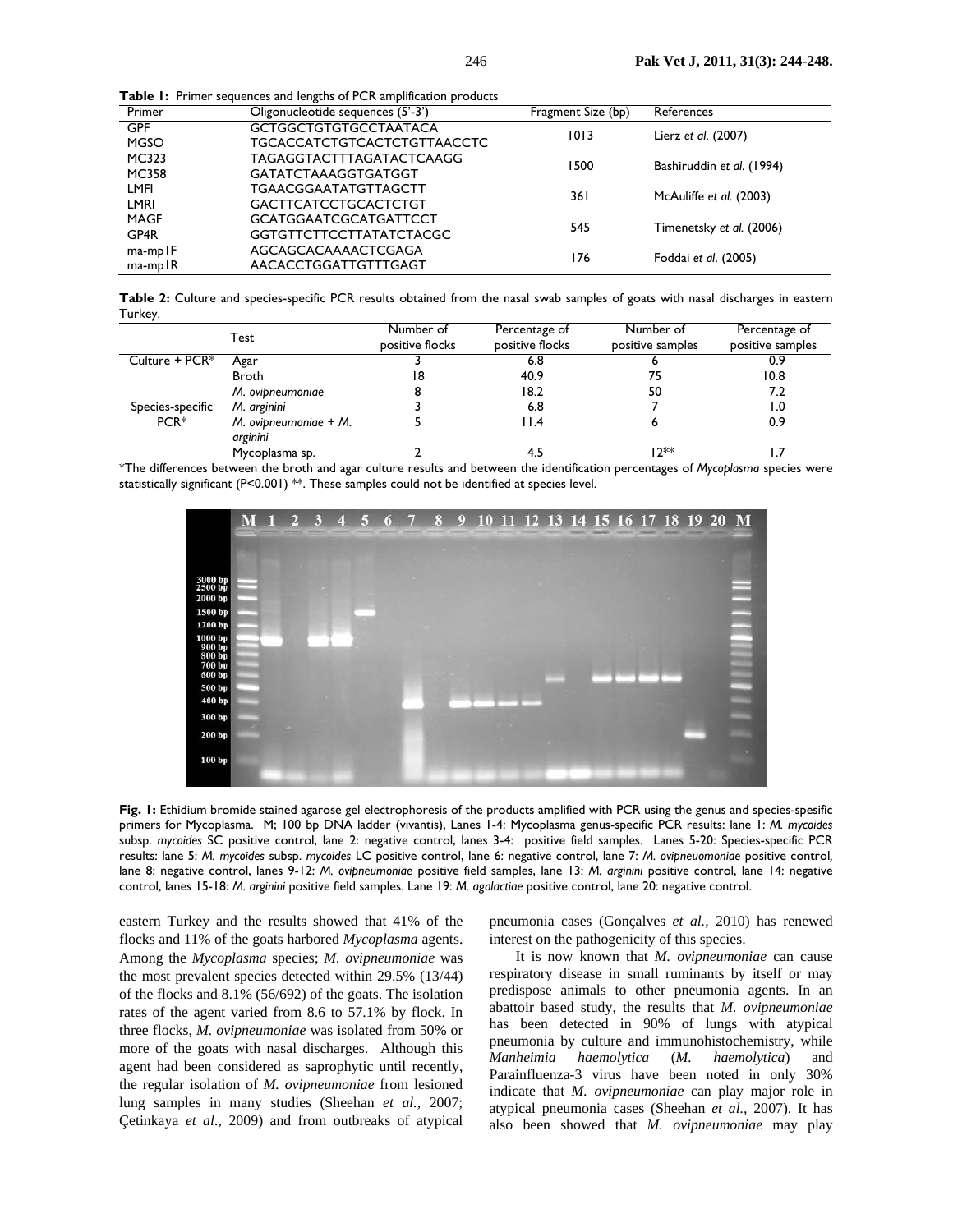primary role in the fatal pneumonia cases due to *M. haemolytica* strains by weakening mucocilliary defence mechanism in the upper respiratory tract in sheep and goats (Niang *et al.,* 1998). The influence of *M. ovipneumoniae* in the rapid development of *Mannheimia* related pneumonia cases in small ruminants should therefore not be underestimated. In the UK, high morbidity and 20% mortality with post mortem lesions resembling contagious caprine pleuropneumonia have been reported in a goat flock which had mixed infection due to *M. ovipneumoniae* and *M. haemolytica* (Nicholas, 2002). In another study carried out in Portugal, *M. ovipneumoniae, M, arginini, M. haemolytica* and *Pasteurella multocida* have been detected in kids with severe respiratory signs and mortality rates of more than 20% have been noted (Gonçalves *et al.,* 2010).

Respiratory disease due to *M. ovipneumoniae* has also been reported in Spain, Nigeria and Sudan (Gonçalves *et al.,* 2010). In an experimental study conducted in Canada, the agent has been shown to be associated with the occurrence of pneumonia and fibrinous pleuritis (Goltz *et al.,* 1986). In the UK, *M. ovipneumoniae* has been detected in higher percentages from nasal swab and lung samples of sheep vaccinated against *Pasteurella*, but suffering from long-term coughing, when compared with those which were apparently healthy (McAuliffe *et al.,* 2003).

Because the investigation of other agents which may cause respiratory problems such as *Mannheimia* was beyond the scope of this study, it is not possible to suggest that *M. ovipneumoniae* was solely responsible for the respiratory problems within the eight flocks where only this agent was detected. However, it may be logical to put forward that this agent might be the main cause of respiratory problems in at least three flocks with the isolation rates of 50% or higher. In a study conducted in goats with pleuropneumonia, while *M. ovipneumoniae* has been isolated in 75% and 100% of nasal swab and lung samples, respectively, the other agents including the members of *M. mycoides cluster, Mannheimia* and *Pasteurella* could not be detected. The authors have therefore concluded that *M. ovipneumoniae* was responsible for the pleuropneumonia cases (Yang *et al.,* 2010).

None of the economically important *Mycoplasma*  species, namely *M. agalactiae* and the members of *M. mycoides* cluster, was found in goats sampled in the present study. However, in a most recent study carried out in the same region, the causative agent of contagious caprine pleuropneumonia, *M. capricolum* subspecies *capripneumoniae*, has been reported in 37.5% of goats (Çetinkaya *et al.,* 2009).

Although a variety of growth media have been developed for the isolation of Mycoplasma species, there is still a lack of single medium with high sensitivity which was experienced in the current study. While PCR examination of broth cultures produced positive results in 75 samples, growth was observed from only six samples in the cultivation of samples onto agar medium. These results confirm the priority of PCR methodology over conventional culture in terms of processing contaminated materials. The overgrowth due to the other agents such as *Escherichia coli*, fungi and other microorganisms might

have hindered the growth of *M. ovipneumoniae* which grows at a lower rate than the mentioned agents. Another plausible explanation for the difference between the broth and agar cultures can be that because *M. ovipneumoniae* isolates usually lack typical 'fried-egg' colony morphology, they might have been overlooked in agar cultures (Goltz *et al.,* 1986). The fact that *M. ovipneumoniae* could not be detected on its own in the species-specific PCR analysis of the six samples, which showed growth on the agar medium, support this opinion.

In this study, *M. arginini* was also detected solely or in combination with *M. ovipneumoniae* in 18.2% of the flocks and 1.9% of the goats with nasal discharges. The isolation rate of *M. arginini* was statistically lower than that of *M. ovipneumoniae*. This is in agreement with the current knowledge about the agent, as there is little evidence to connect *M. arginini* primarily with respiratory disease. However, its presence with major pathogens may increase pathological damage.

*Mycoplasma ovipneumoniae* strains have been determined to show high variability within and between flocks (Ionas *et al.,* 1993; Parham *et al.,* 2006). The coexistence of both pathogen and non-pathogen strains in the same animal can cause problems for diagnosis, establishing experimental infections and in vaccine preparations. Large scale molecular epidemiological studies are therefore required to determine the exact role of *M. ovipneumoniae* in atypical pneumonia cases and virulence differences of the strains. This will reveal predominant strains which may be used in the preparation of combined vaccines including the other agents, like *Mannheimia* and *Pasteurella*.

### **Acknowledgements**

The authors wish to thank Dr. R. A. Nicholas for critical reading of the manuscript.

### **REFERENCES**

- Alley MR, G Ionas and JK Clarke, 1999. Chronic nonprogressive pneumonia of sheep in New Zealand—a review of the role of *Mycoplasma ovipneumoniae*. NZ Vet J, 47: 155–160.
- Bashiruddin JB, TK Taylor and AR Gould, 1994. A PCR-based test for the specific identification of *Mycoplasma mycoides subspecies mycoides* SC. J Vet Diagn Invest, 6: 428-434.
- Çetinkaya B, R Kalin, M Karahan, E Atil, L Manso-Silván and F Thiaucourt, 2009. Detection of contagious caprine pleuropneumonia in East Turkey. Rev Sci Tech, 28: 1037-1044.
- Foddai A, G Idini, M Fusco, N Rosa, C de la Fe, S Zinellu, L Corona and S Tola, 2005. Rapid differential diagnosis of *Mycoplasma agalactiae* and *Mycoplasma bovis* based on a multiplex-PCR and a PCR-RFLP. Mol Cell Probes, 19: 207–212.
- Gilmour JS, GE Jones and AG Rae, 1979. Experimental studies of chronic pneumonia of sheep. Comp Immunol Microbiol Infect Dis, 1: 285–293.
- Goltz JP, S Rosendal, BM McCraw and HL Ruhnke, 1986. Experimental studies on the pathogenicity of *Mycoplasma ovipneumoniae* and *Mycoplasma*